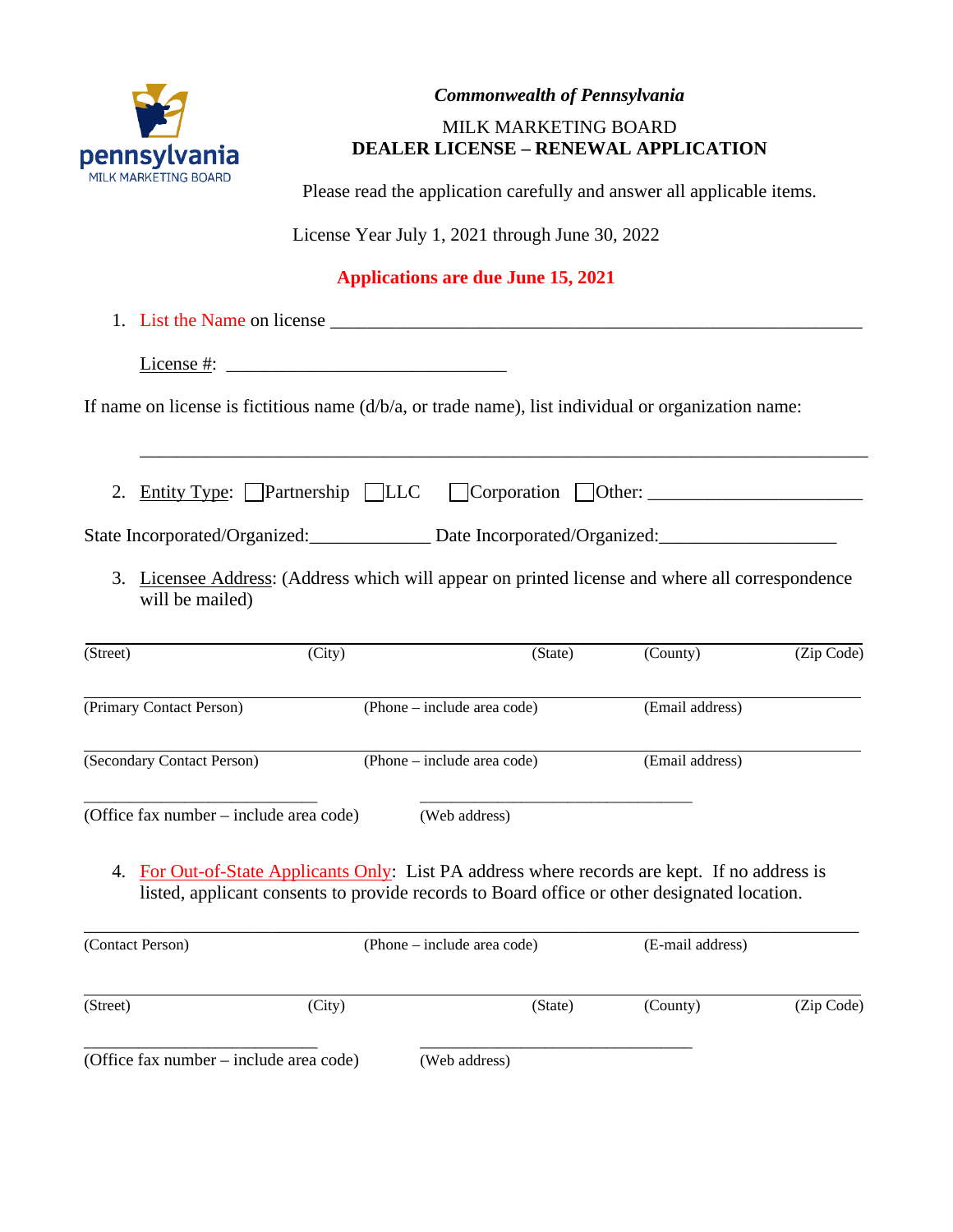5. For Out-of-State Applicants Only: Designate an agent within Pennsylvania upon whom service of process may be made by the Board. If no agent is listed, applicant consents to service by mail at the Licensee Address above or otherwise permitted by Pennsylvania law.

|          | (Contact Person)                                                                                                                                                                                                     | (Phone – include area code) |         | (E-mail)                 |            |
|----------|----------------------------------------------------------------------------------------------------------------------------------------------------------------------------------------------------------------------|-----------------------------|---------|--------------------------|------------|
| (Street) | (City)                                                                                                                                                                                                               |                             | (State) | (County)                 | (Zip Code) |
|          | (Office fax number – include area code)                                                                                                                                                                              | (Web address)               |         |                          |            |
|          | 6. For All Applicants: Place conducting business in Pennsylvania (if different than #3 or #4):                                                                                                                       |                             |         |                          |            |
|          | (Contact Person)                                                                                                                                                                                                     | (Phone – include area code) |         | (E-mail)                 |            |
| (Street) | (City)                                                                                                                                                                                                               |                             | (State) | (County)                 | (Zip Code) |
|          | (Office fax number – include area code)                                                                                                                                                                              | (Web address)               |         |                          |            |
|          | forfeited bond or collateral in connection with a criminal charge within the last five years?                                                                                                                        |                             |         |                          |            |
| 8.       | Is applicant a subsidiary of, affiliated with, or controlling owner in other individual, corporation<br>or company (includes entities not involved in any way with milk?<br>$Yes \perp No$ If, Yes, explain: $\perp$ |                             |         |                          |            |
|          | 9. Will any store or other business that you own, control or have a financial or other interest in, buy<br>packaged milk or cream products. $\Box$ Yes                                                               | N <sub>0</sub>              |         | Does not apply           |            |
|          | 10. Will any store or other business that owns, controls or has a financial or other interest in<br>you/your business, buy packaged milk or cream products? $\Box$ Yes $\Box$ No $\Box$ Does not apply               |                             |         |                          |            |
|          | If you answered, "Yes," to #8 or #9, attach a separate sheet to provide the information below for<br>each store or other business:                                                                                   |                             |         |                          |            |
|          | Name and Address<br>1.                                                                                                                                                                                               | 2. Type of Business         |         | 3. Business Relationship |            |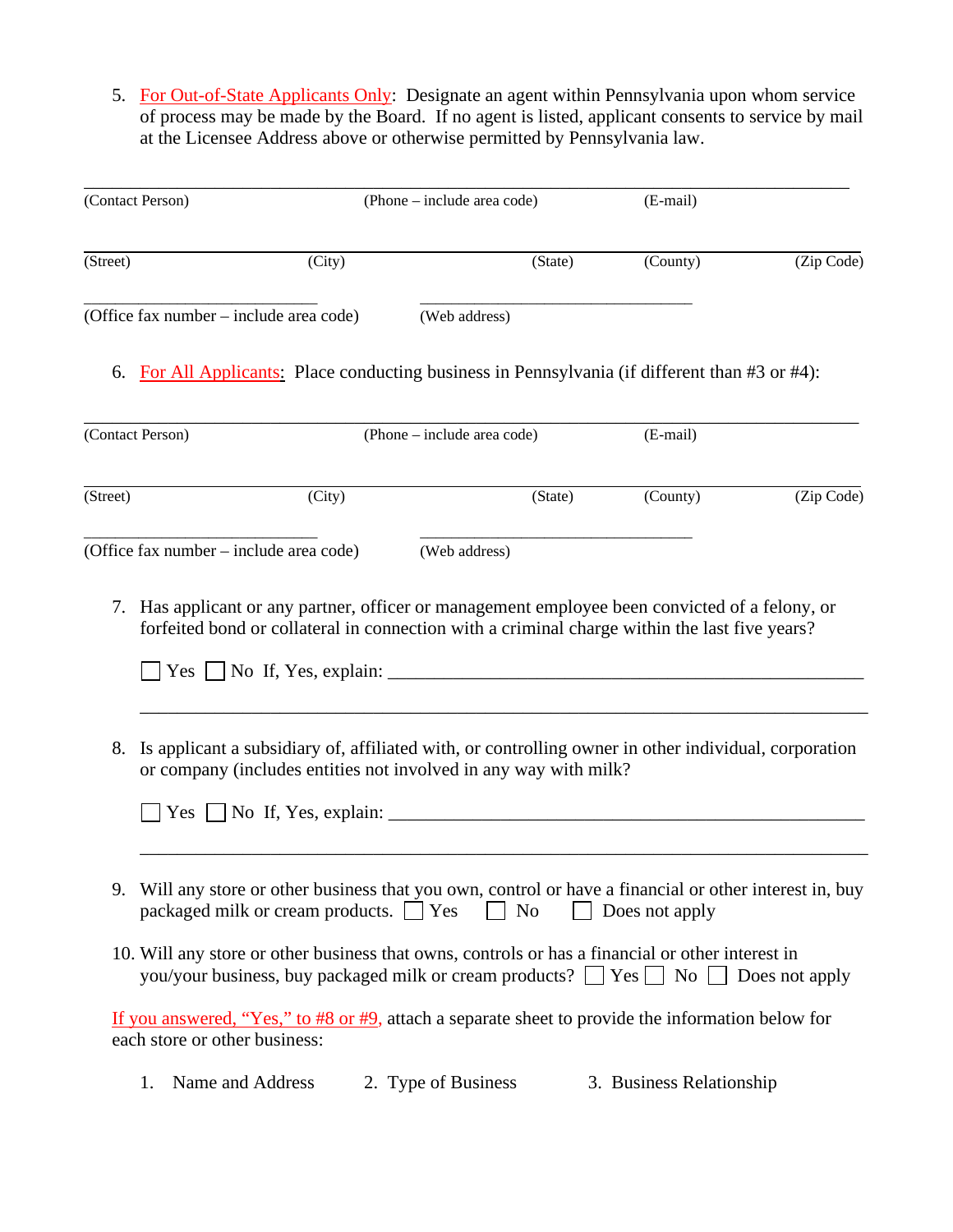| 11. Do you have adequate technical personnel and adequate technical and physical facilities to |  |  |
|------------------------------------------------------------------------------------------------|--|--|
| properly conduct the business of receiving and handling milk? $\Box$ Yes $\Box$ No If "No.     |  |  |
| explain.                                                                                       |  |  |
|                                                                                                |  |  |

\_\_\_\_\_\_\_\_\_\_\_\_\_\_\_\_\_\_\_\_\_\_\_\_\_\_\_\_\_\_\_\_\_\_\_\_\_\_\_\_\_\_\_\_\_\_\_\_\_\_\_\_\_\_\_\_\_\_\_\_\_\_\_\_\_\_\_\_\_\_\_\_\_\_\_\_\_\_\_\_\_

| <b>Details of Business Operations</b>                                                                                                                                                                                                                                                                                        |
|------------------------------------------------------------------------------------------------------------------------------------------------------------------------------------------------------------------------------------------------------------------------------------------------------------------------------|
| 12. Check all that apply. Your purchases.                                                                                                                                                                                                                                                                                    |
| Purchase milk directly from individual producers (farmers). Attach list of name and address of each<br>producer/farmer.<br>Purchase milk from cooperative(s). Attach list of name and address of each cooperative you buy<br>from OR sell to and specify which (buy or sell)<br>Purchase bulk milk/cream from other dealers. |
|                                                                                                                                                                                                                                                                                                                              |
| Purchase packaged milk/cream for resale: Whole milk 2% or 1% Skim Flavored<br>Fluid creams                                                                                                                                                                                                                                   |
|                                                                                                                                                                                                                                                                                                                              |
| Process and sell milk/cream that is produced on own farm only.                                                                                                                                                                                                                                                               |
| <b>Location of sales:</b> $\Box$ On farm sales only $\Box$ Off-farm sales locations (Specify) $\Box$                                                                                                                                                                                                                         |
| 13. Check all that apply. Your processing, manufacturing and sales.<br>Process and package milk/cream products: $\Box$ Whole Milk $\Box$ 2% or 1% $\Box$ Skim $\Box$ Flavored<br>Fluid creams                                                                                                                                |
| Use milk/cream to manufacture products: $\Box$ Ice cream $\Box$ Butter $\Box$ Cheese $\Box$ Milk Powder<br>Other                                                                                                                                                                                                             |
| Sell packaged milk/cream products: $\Box$ Whole milk $\Box$ 2% or 1% $\Box$ Skim $\Box$ Flavored $\Box$<br>Other                                                                                                                                                                                                             |
| • Check business(es) sold to: Restaurants Schools Stores Subdealers $\Box$<br>Other                                                                                                                                                                                                                                          |
|                                                                                                                                                                                                                                                                                                                              |
|                                                                                                                                                                                                                                                                                                                              |
| 14. Refer to Pennsylvania map on following page. In which PA Milk Marketing Areas will you be<br>selling packaged milk/cream products? Check all that apply.                                                                                                                                                                 |
| Area 2<br>Area 3<br>Area 1<br>Area 4<br>Area 5<br>Area 6                                                                                                                                                                                                                                                                     |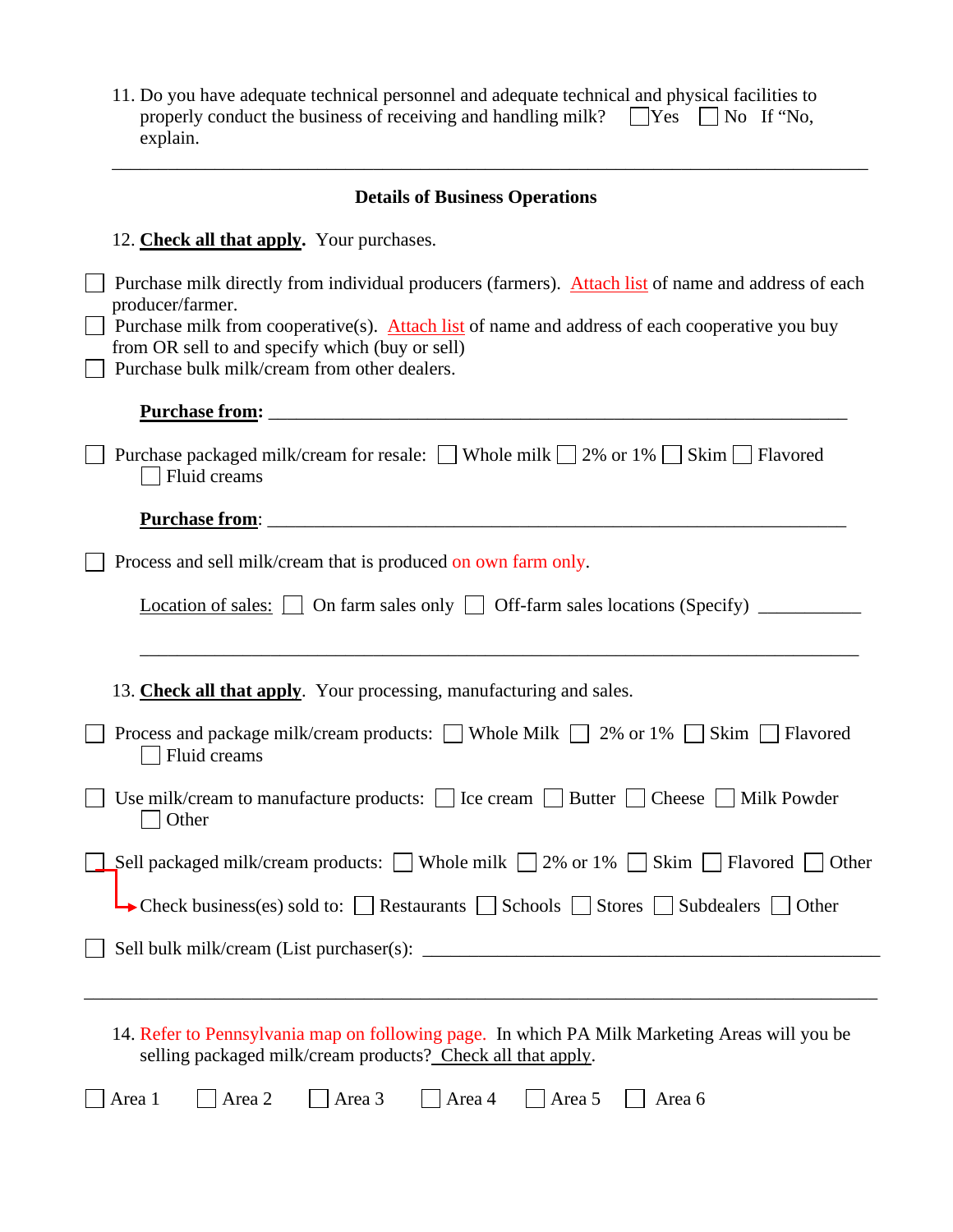

**Persons Responsible and Contact Information**

15. Please list the names of person(s) responsible for the items below. Write N/A if not applicable. Provide address, email, phone, **if not provided on pages 1 and 2**. The Annual License Renewal and Financial Statement forms will be sent to the person identified as contact for Renewal Application.

| Preferred Contact by:                                      | Mail | Email | Phone | Fax                                                                                                                                                                                                  |
|------------------------------------------------------------|------|-------|-------|------------------------------------------------------------------------------------------------------------------------------------------------------------------------------------------------------|
| Renewal Application contact name:                          |      |       |       |                                                                                                                                                                                                      |
|                                                            |      |       |       |                                                                                                                                                                                                      |
|                                                            |      |       |       |                                                                                                                                                                                                      |
|                                                            |      |       |       |                                                                                                                                                                                                      |
| fax number if not provided on pages 1 and 2 or in Item 15. |      |       |       | 16. The Milk Marketing Law requires mailing Official General Orders to licensees. Please list the<br>names of person(s) responsible for receiving the items below. Provide address, email, phone and |
| Preferred Contact by:                                      | Mail | Email |       |                                                                                                                                                                                                      |

Official General Orders/Hearing Notices/Bulletins: Email: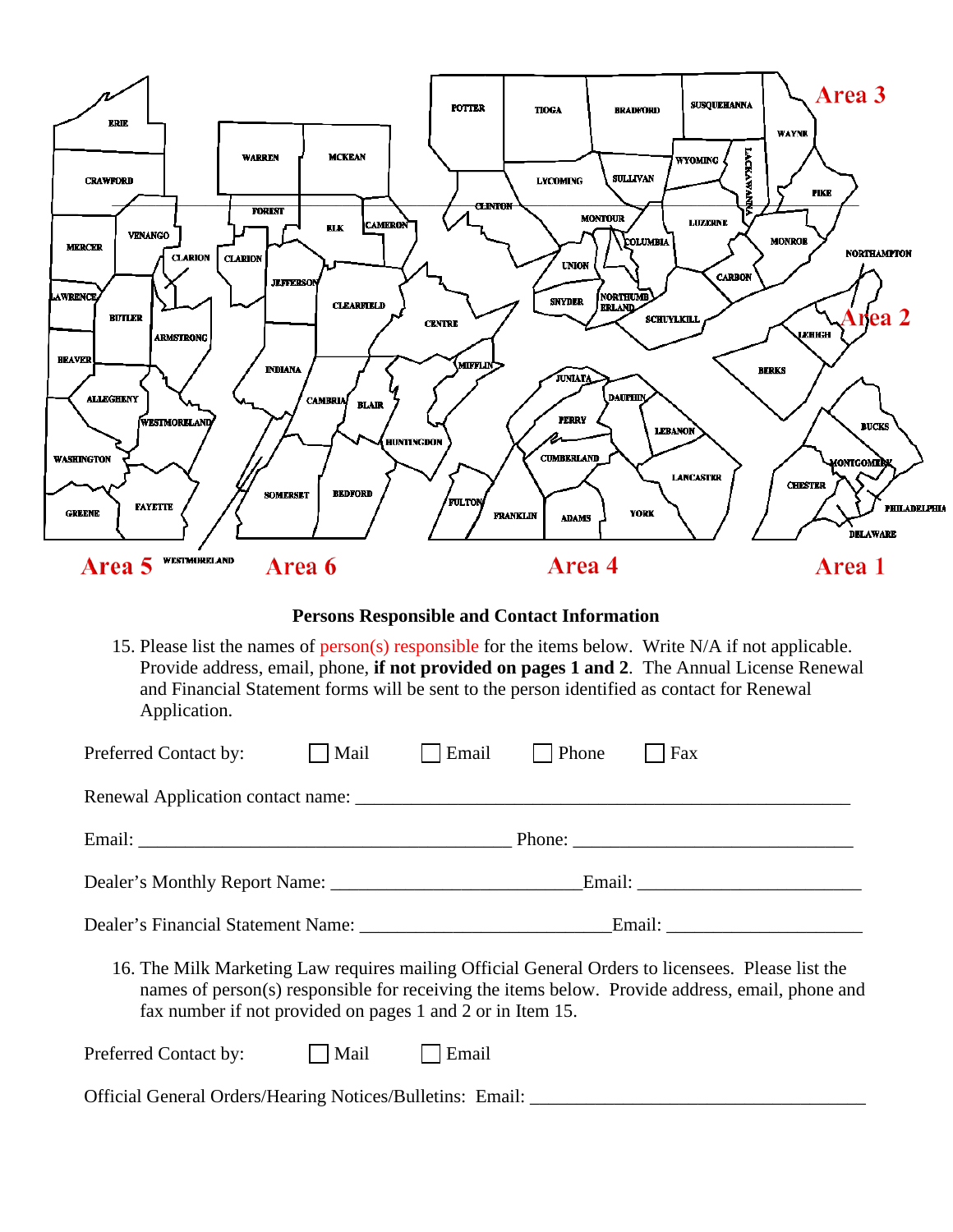Monthly Producer Prices (if you wish to receive) Email:

Monthly Wholesale/Retail Prices (if you wish to receive) Email:

### **THIS SECTION below MUST BE COMPLETED BY ALL COOPERATIVES**

A cooperative buying milk from another cooperative must include purchases in the amount of their bond unless the selling cooperative has waived the bond requirement. .List all the cooperatives you buy milk from:

\_\_\_\_\_\_\_\_\_\_\_\_\_\_\_\_\_\_\_\_\_\_\_\_\_\_\_\_\_\_\_\_\_\_\_\_\_\_\_\_\_\_\_\_\_\_\_\_\_\_\_\_\_\_\_\_\_\_\_\_\_\_\_\_\_\_\_\_\_\_\_\_\_\_\_\_\_\_\_\_\_\_\_\_

\_\_\_\_\_\_\_\_\_\_\_\_\_\_\_\_\_\_\_\_\_\_\_\_\_\_\_\_\_\_\_\_\_\_\_\_\_\_\_\_\_\_\_\_\_\_\_\_\_\_\_\_\_\_\_\_\_\_\_\_\_\_\_\_\_\_\_\_\_\_\_\_\_\_\_\_\_\_\_\_\_\_\_\_

Have you submitted to PMMB a bond waiver from all cooperatives you are buying from?

| YES. |  | NO If no, which do you not have a waiver from? |  |
|------|--|------------------------------------------------|--|
|------|--|------------------------------------------------|--|

### YOU MUST SUMBIT A WAIVER WITH THIS APPLICATION FOR ANY COOPERATIVE YOU ARE BUYING FROMTHAT YOU HAVE NOT SUBMITTED A WAIVER FOR PREVIOUSLY.

The waiver form is available on our website at [www.mmb.pa.gov/Licensing/Pages/default.aspx](http://www.mmb.pa.gov/Licensing/Pages/default.aspxDealer)**Dealer**

#### **Financial Schedule**

#### **License Fees, Financial Statement and Bond Computation**

License Fees: Renewal applicants are required to attach the annual fixed fee as described in (A) below. Review the hundredweight fee described in (B), which will be due on a monthly basis once licensed.

- A. Annual Fixed Fee: \$100.00
	- For license applications submitted between July 1 and before January 1 \$100.00
	- Must accompany application Make checks payable to Commonwealth of Pennsylvania.

#### Plus

B. Hundredweight Fee: Your license fee calculation is attached. If you disagree with the calculation, please contact a member of the Board's Licensing and Bonding Staff at 717-836- 3114. Your fee could be modified based on information received subsequent to the calculation.

License Fee: \$ \_\_\_\_\_\_\_\_\_\_\_\_\_\_\_\_\_\_\_\_

#### Financial Statement:

 $\Box$  An annual report or a comprehensive financial statement is attached.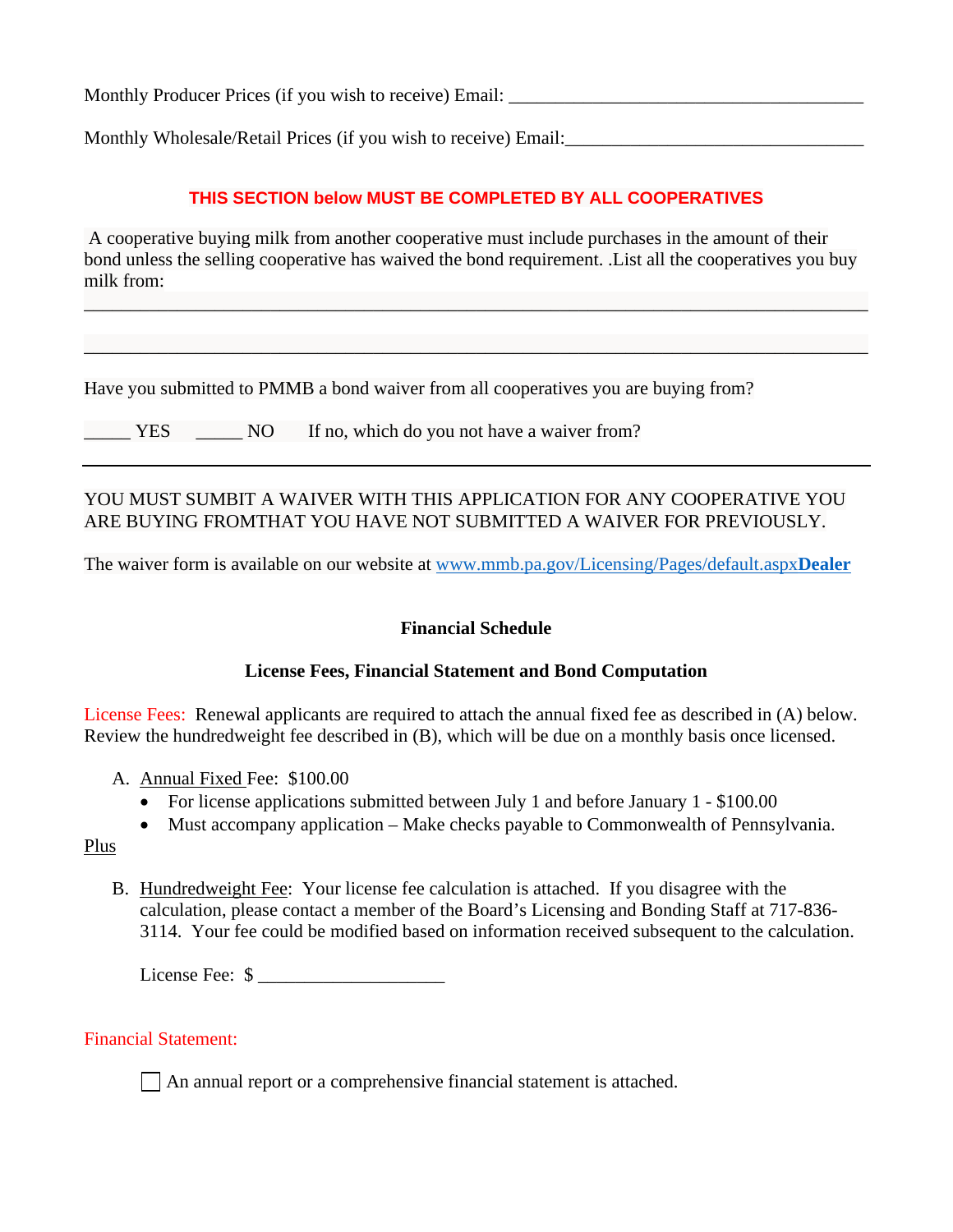Computation of Dealer Bond: As renewal applicant, you must complete this section.

A. Please review the bond calculation information attached to this renewal application. If you disagree with the calculation, please contact the Licensing and Bonding staff of the Board at 717- 836-3114. Your bond requirement is due for the 2021-22 is available on the attached sheet.

| Bond Amount from attached sheet: \$                          |  |
|--------------------------------------------------------------|--|
| B. Attached herein is a (Select One)                         |  |
| $\vert$ Corporate Surety Bond in the amount of $\frac{1}{2}$ |  |
| Collateral Bond in the amount of                             |  |
| <b>COD</b> Letter                                            |  |

**I CERTIFY** that all of the statements made by me are true, complete, and correct to the best of my knowledge and belief and are made in good faith. I am aware that all statements made by me on this document are subject to investigation prior to issuance of any license. I also understand that I may be refused a license and that my license may be suspended or revoked if I make any statement upon which the license was issued, which is found to have been false or misleading in any material particular.

**A duly authorized individual must execute this application.** If the applicant is a corporation, the signature of an officer of the corporation is required. If the applicant is a partnership, all partners must sign. If the applicant is a sole proprietorship, the sole proprietor must sign. If an individual, the individual must sign.

| (Typed or Printed Name) | (Title) | (Date) |  |
|-------------------------|---------|--------|--|
| (Signature)             |         |        |  |
| (Typed or Printed Name) | (Title) | (Date) |  |
|                         |         |        |  |

(Signature)